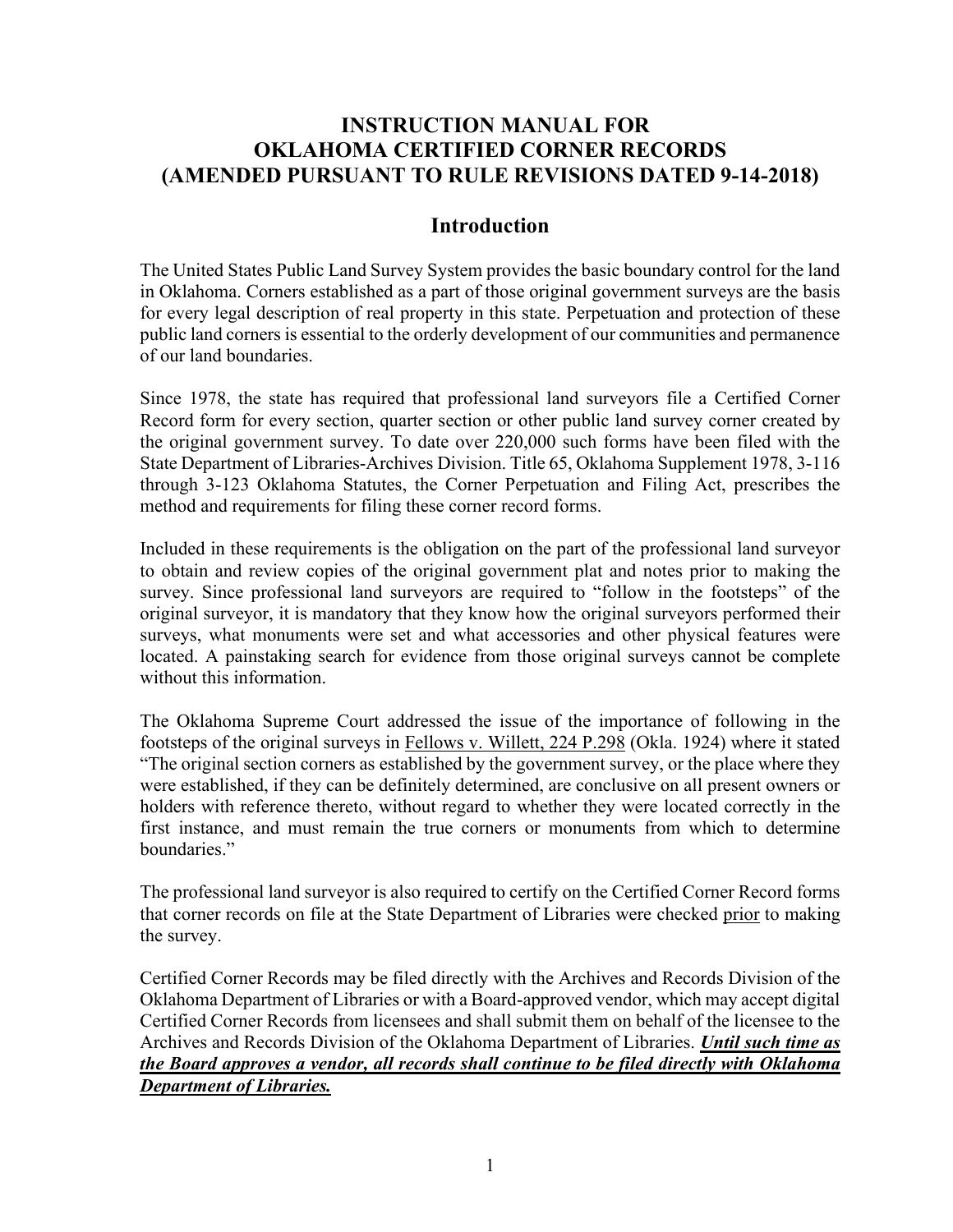## **Definitions**

Knowledge of the following definitions from the 2009 BLM Manual of Surveying Instructions of the classifications of public land survey corners is essential to the understanding of the rules to be followed:

**EXISTENT (EXISTING) CORNER:** An existent corner is one whose original position can be identified by substantial evidence of the original monument or its accessories, by reference to the description in the field notes, or located by an acceptable supplemental (*BLM*) survey record, some physical evidence or testimony. A corner is existent if such conclusion is supported by substantial evidence. The substantial evidence standard of proof is such relevant evidence as a reasonable mind might accept as adequate to support a conclusion. Examples of an existent corner would be existing stones or posts set in the original federal government survey or existing bearing trees used as accessories to those original monuments. A found  $\frac{1}{2}$ " iron pin or mag nail is **NOT** an existent corner.

**OBLITERATED CORNER:** An obliterated corner is an existent corner where, at the corner's original position, there are no remaining traces of the monument or its accessories but whose position has been been perpetuated or the point for which may be recovered by substantial evidence from the acts and reliable testimony of the interested landowners, competent professional land surveyors, other qualified local authorities or witnesses, or by some acceptable record evidence.

An obliterated corner position can be proven by substantial direct or collateral evidence. Direct evidence includes such things as testimony of witnesses who have knowledge of the position of the original monument, line trees, witness points, or a definite connection to readily identified natural objects or improvements referenced in the original survey.

Collateral evidence must include some component that relates to the position of the original survey corner, including measurement evidence, historical record, testimony or any reasonable tie. Professional land surveyors must consider the age, position, and the degree which a local corner used as collateral evidence has been relied upon by all local land owners. Collateral evidence can include recorded monuments established by local professional land surveyors and duly agreed upon by affected land owners, the position of boundary fences determined in the same manner, and public roads, drainage ditches, and other improvements intended to be located with respect with original subdivision lines.

The professional land surveyor must be familiar with and must consider the rules concerning Good Faith Locations and Satisfactory Local Control found in Chapter 6-Resurveys and Evidence in the 2009 BLM Manual of Surveying Instructions.

Examples of obliterated corners would be those that are presently marked with identifiable and **substantiated** monuments such as iron pins, brass caps or concrete nails. However, an obliterated corner need not be presently marked with a monument.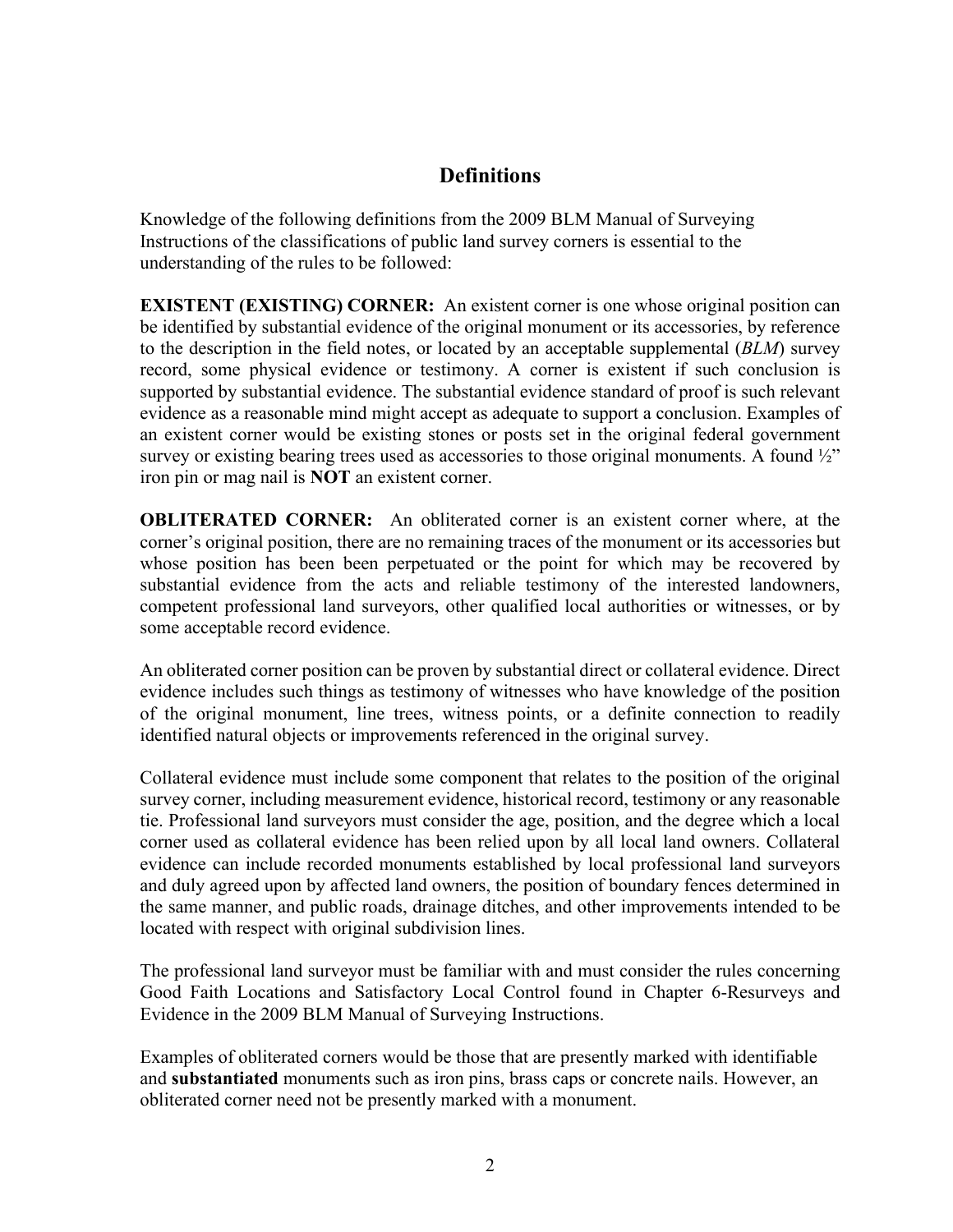If the monument described in the official record no longer exists and you accept a subsequent monument as marking the position occupied by the original monument, you are in effect restoring an obliterated corner and must file a Certified Corner Record explaining the nature of the evidence which led you to accept the monument as valid.

Regardless of what you decide to use as the best evidence of the original corner, whether it was a well-established fence corner, an old Ford axle, or a cotton spindle, that location must be thoroughly researched and verified by existing evidence such as a series of old fences that reasonably line up with one another

**LOST CORNER:** A lost corner is one whose original position cannot be determined by substantial evidence, either from traces of the original marks or from acceptable evidence or reliable testimony that bears upon the original position, and whose location can be restored only by reference to one or more interdependent corners. When every means of identifying the original position of a corner has been exhausted, the professional land surveyor will restore the lost corner by applying proportionate measurement, which harmonizes surveying practice with legal and equitable considerations involved in controversies concerning lost land boundaries.

### **Lost corners must be re-established by proportional measurement, and Certified Corner Records must be filed for any corners used as control in a proportional measurement**

Corners should not be identified as lost until a thorough field, office and record search for evidence has been done. *A decision that a corner is lost should not be made until every means*  has been exercised that might aid in identifying its true original position. Proportional *measurement* [to set the monument] *is only done as a last resort when no evidence of the original corners can be found-* Restoration of Lost or Obliterated Corners & Subdivision of Sections, a guide for surveyors, Bureau of Land Management 1974.

**Other:** Corners classified as other refer to corners that were created by protraction by the original survey, but no monument was usually set as a part of an official original survey but have been set and perpetuated by subsequent surveys. A sixteenth (1/16) corner or center of section (C/4) is an example of a corner in this category as are other special corners (meander corners, witness corners, etc.) set by the GLO or BLM. This classification would also include permissive records such as points used in private or local control surveys, and platted subdivision control monuments, or any other point monumented and deemed necessary to have to a permanent record of perpetuation.

# **Instructions for Professional Land Surveyors**

**COMPULSORY RECORDS:** Whenever you conduct a land survey that uses for control any public land survey corner as defined by the Corner Perpetuation and Filing Act, if you establish, reestablish, monument, remonument, restore, rehabilitate, perpetuate or **use as control**, you must file a Certified Corner Record.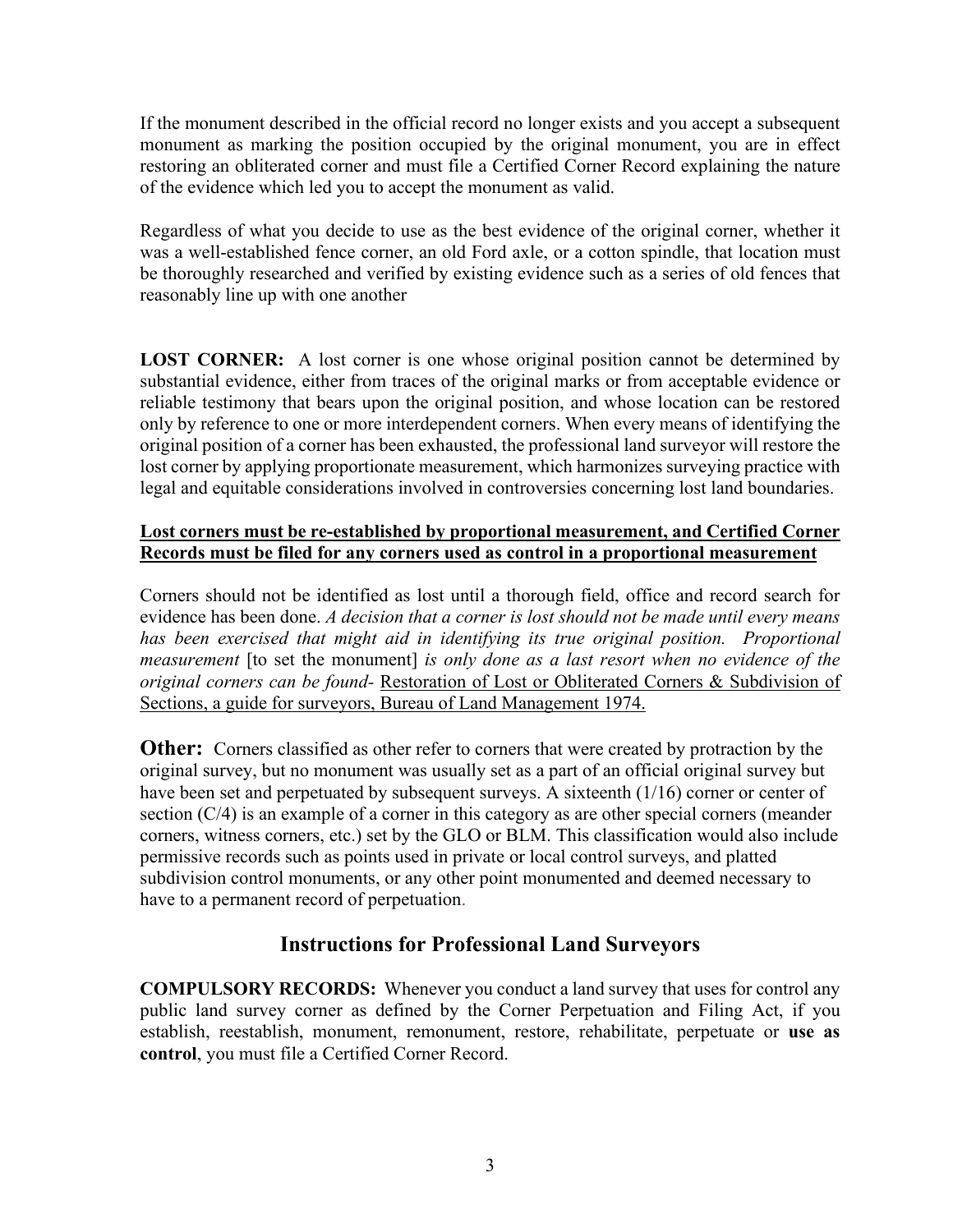If your land survey required the use of public land survey corners for control, a Certified Corner Record must be prepared for each corner. Each corner must be reported on a separate Certified Corner Record form.

**EXCEPTION:** If a Certified Corner Record would normally be required, but the monument and its accessories are substantially, as described in a Certified Corner Record, already on file with the Oklahoma Department of Libraries, Archives  $\&$  Records Division, no further filing is necessary. Substantially in this section means that the monument is the same as the one described in the existing Certified Corner Record, and at least two (2) of the accessory monuments exist and are confirmed.

**CENTER OF SECTION:** In 2018, OAC 245:15-21-2(b) was revised to include the requirement that the Center Quarter Section Corner shall be filed if it is used as control in a survey and monumented, or an existing monument is accepted. The purpose of this administrative rule comes directly from the purpose clause in the Corner Perpetuation and Filing Act: "...providing for property security and a coherent system of property location and identification; and thereby eliminating the repeated necessity for re-establishment and relocation of such corners once they are established and located."

While there are Federal instructions in the BLM Manual for establishing the legal center of section, professional land surveyors also must consider long established evidence of the center of section that may not fall in the same place as a calculated position. In order to perpetuate the center corner for following professional land surveyors, it is particularly important for the center of section to be filed in those instances where the calculated position is not used. It is within the jurisdiction of the professional land surveyor to determine when a long established position for a corner is the best evidence of the center of section location. It naturally follows that the most effective way to perpetuate that position is by filing a Certified Corner Record and giving the following professional land surveyors the information they need to rely upon that position.

**IF YOU DISAGREE WITH AND DO NOT USE AN EXISTING CERTIFIED CORNER RECORD:** If you disagree with the monument position described in the existing Certified Corner Record and re-establish a new monument in a different position, you must file a new Certified Corner Record and list supporting evidence for your position for the corner. The degree of care used to establish this position must be equal to or greater than the care used to re-establish an obliterated corner (see above). This supporting evidence must be corroborated by harmonizing with known corners and/or physical improvements. The professional land surveyor who prepares such a Certified Corner Record must be capable of answering questions concerning the supporting evidence, not in an adversarial situation, but to demonstrate that the decision to set a new monument was made only after exhaustive research. You must also show the location of the previous monument in the sketch on the form and clearly state that this is the same monument in the existing Certified Corner Record.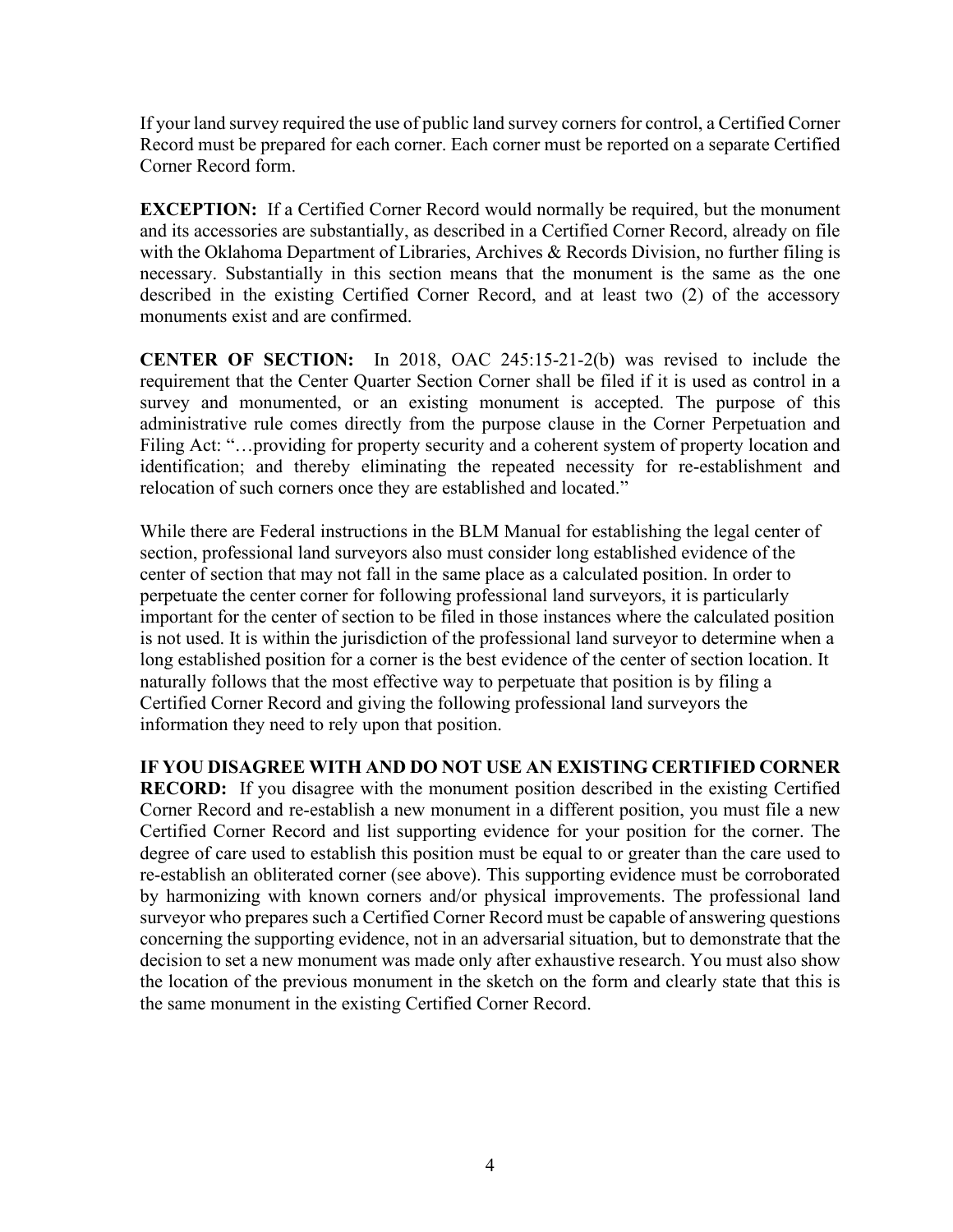#### **EXAMPLES OF WHAT CORNERS ARE TO BE FILED:**

#### A. Miscellaneous tracts.





B. Subdivision of sections. (4 or more monument records required)



If your survey requires that you bound the section, you are required at a minimum to file Certified Corner Records for the four quarter section corners. If the survey is for the purpose of locating, for example, the SE1/4 of the section, then you would also file a Certified Corner Record for the SE corner of the section as well as for the four quarter section corners.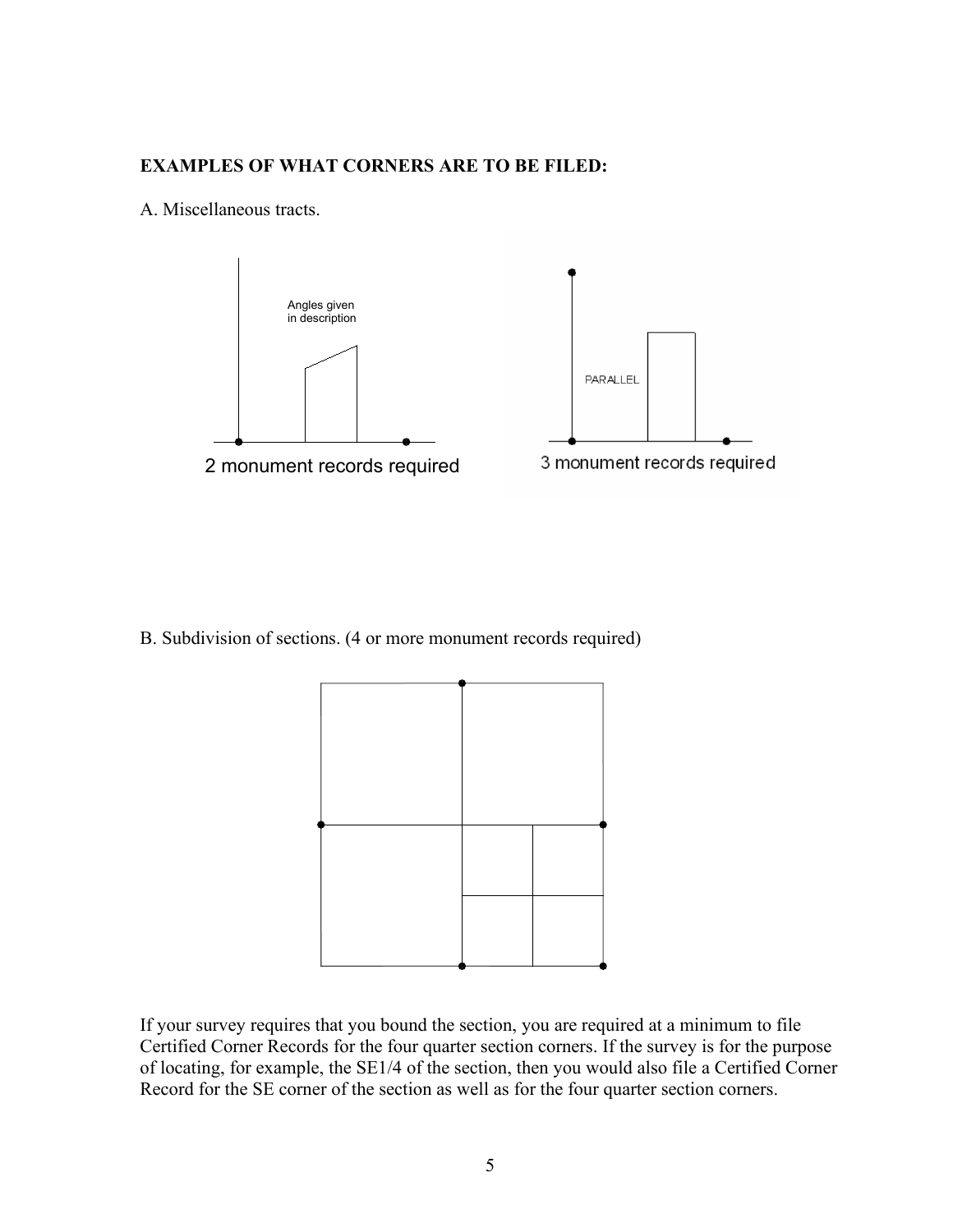#### **If the center of the section is used as control in the survey and you monument that position or accept an existing monument at that position, you are required a Certified Corner Record for that position**

SPECIAL CASES - In some areas of the state, particularly in Ottawa, Pottawatomie, and parts of Oklahoma, Lincoln and Cleveland Counties, the original surveyors subdivided sections into 40 acre and other aliquot tracts using the "**THREE MILE METHOD**". Interior monuments including the center of section were set by the original surveys. Notes of the original survey must be obtained when surveying in these areas to determine which monuments were set and what procedure was followed in the original survey. In these areas, any original corner that is used as control in a survey must have a Certified Corner Record filed.

MODOC Reservation in Ottawa County - This was a special case where the reservation was surveyed into Lots by the original government surveyors. The Lots were not referenced to Section-Township-Range; therefore, filing a Certified Corner Record in this reservation needs to refer only to the Lot number where the corner is located.

C. Platted Subdivisions.

Lot lines within platted and monumented subdivisions will normally be deemed to be controlled by the original or generally accepted lot or block corners, or other substantiated control within the subdivision. Therefore, filing Certified Corner Records on public land survey corners that control the location of an existing subdivision will normally not be required. However, if it is necessary to use one or more public land survey corners establish or re-establish control within the subdivision, a Certified Corner Record must be filed for each such public land survey corner used as control.

Certified Corner Records are required to be filed on public land survey corners used as control to establish new subdivisions.

**TIME LIMIT FOR FILING:** In all cases where monument records are required, they must be filed with the Oklahoma Department of Libraries, Archives & Records Division within **90 days** after the survey is completed. The Board will consider a survey complete when any one of the following occurs;

- 1. Establishment of monuments
- 2. Submission of plat or drawing
- 3. Submission of field notes for plans or planned purposes

In the case where the project is located in multiple adjacent sections, the Board will use either 2 or 3 above to determine when the survey is complete.

#### **PERMISSIVE RECORDS:**

At the option of the professional land surveyor, other monument records including any of the following may be filed:

• Platted Subdivision control monuments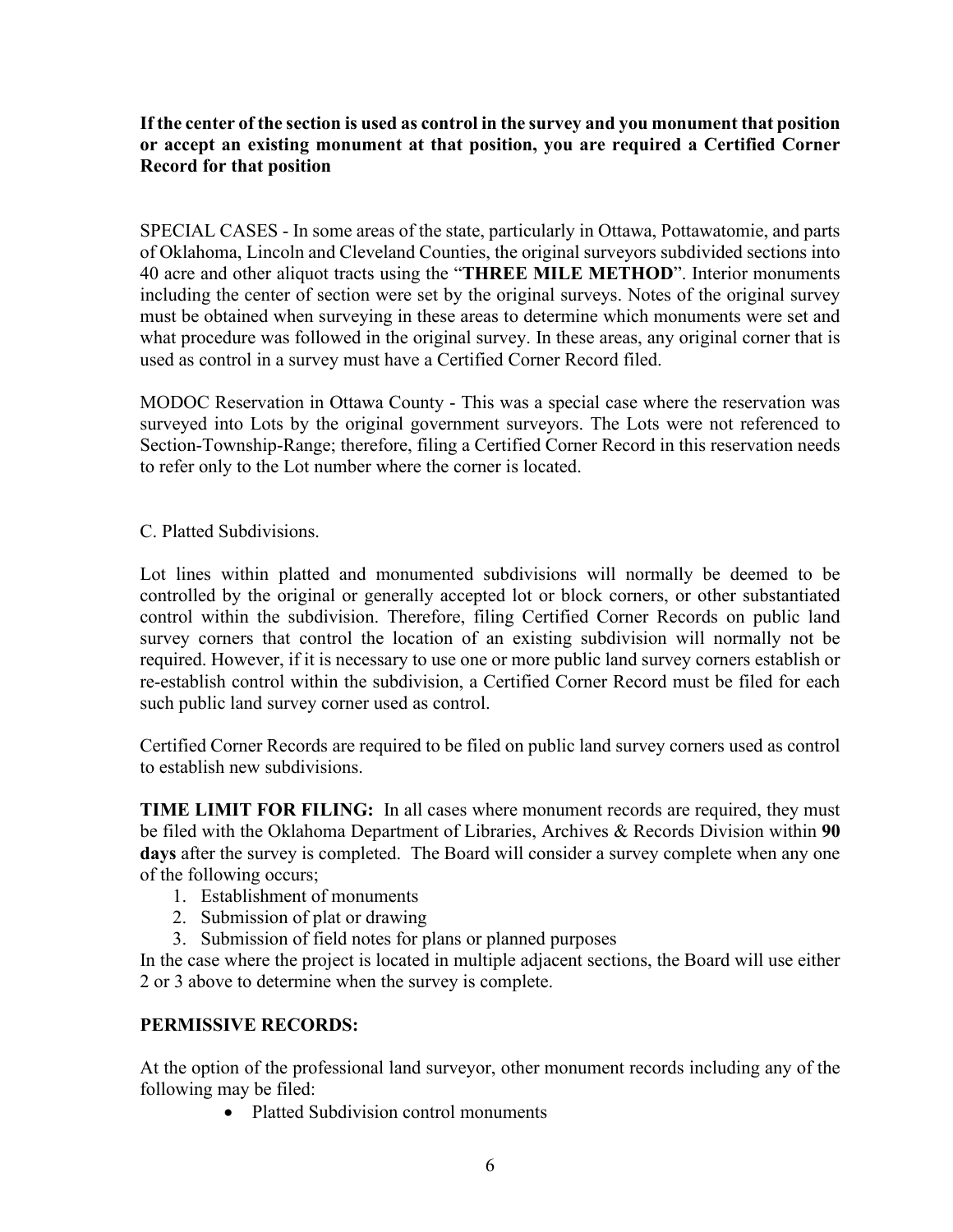- Metes and bounds survey monuments
- Private or local control surveys
- Witness corners or reference monuments for any of the above

**FILING FEES:** The Office of Archives and Records of the Oklahoma Department of Libraries charges a \$5.00 filing fee for the filing and recording of a Certified Corner Record.

#### **MISCELLANEOUS PROVISIONS**:

Certified Corner Records must not be folded when mailed to the Department of Libraries.

Certified Corner Records must be prepared on **Legal** sized paper.

Certified Corner Records must be prepared in ink or another permanent, legible medium.

# **Detailed Instructions for Certified Corner Record Forms**

**1. Check appropriate box:** Existent, Obliterated, Lost, or Other in accordance with the 2009 BLM Manual of Survey Instructions, definitions. Report one corner only on each Certified Corner Record form.

#### **2. CM document number will be completed by the Archivist at the time of filing.**

#### **3. Indicate the location of the corner being filed on the section map with a circle.**

#### **4. Corner Description:**

Indicate the corner being filed. For Example: **SW** corner of Section **21**, Township **12 North**, Range **2 West**, Meridian **Indian**, County **Oklahoma**.

#### **5. Description of original monument and accessories and any subsequent restoration Give sources of information:**

- List the description of the **original monument** and its **accessories** as described in the original field notes.
- List the source of the information, e.g., Department of Libraries, Oklahoma City or County Clerk's Office, Cleveland County, glorecords.blm.gov, etc.

#### **6. Monument Description:**

Description of corner evidence found and supporting evidence.

- List pertinent evidence found (both physical and record). Give the accurate diameter of a rod or pipe.
- List evidence supporting the validity of the location of the monument position.
- Include parol evidence (statement of witness) when applicable.

In reporting evidence found, use as precise terminology as possible. Use correct diameter sizes for iron rods and pipes.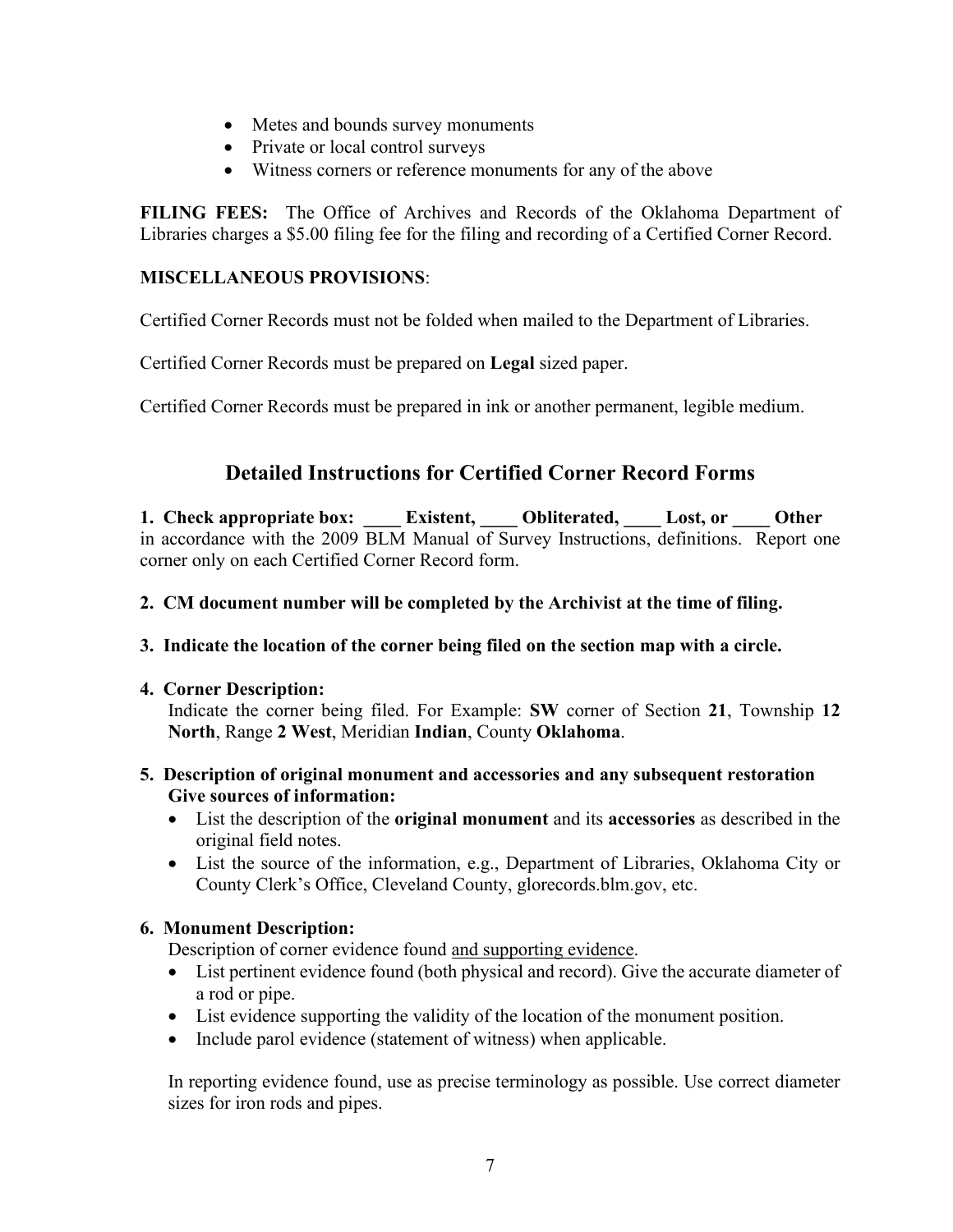*EXCEPTION: Do not use specific names for rock, wood or metal unless you are sure of the type. For example, calling for a granite stone which is really sandstone, for an oak post which is really maple, or for an iron bar which is really brass, will only confuse the issue. In these cases, more general but obvious terms such as hard, soft, gray, reddish, charred, weathered, etc., will be of more value.*

### **EXAMPLES:**

- A. Found  $\frac{1}{2}$  ron pin which fit monuments and other improvements in the adjoining Black Oak and Quail Cove Subdivisions.
- B. Found a mag nail and shiner which lines up with a series of fences and other physical improvements aligned with each other and with record distances east of the quarter section corner.
- C. Found references from the 2007 CCR filed by PLS #4000. Corner monument was gone. This is the same position as the one used by PLS #3000 in his CCR filed 08/02/1984.
- D. Found an undisturbed 6"x 8"x 30" sandstone monument as described in original GLO 1872 field notes. The sandstone has 3 notches carved in the south face and 2 notches carved in the east face as described in the notes.

#### **7. Description of Corner evidence set, method used and supporting evidence found:**

- Describe monument you set or any rehabilitation work done.
- Describe any accessories or witness corners set.
- Describe what methods were used for restoration.
- List evidence supporting the validity of the location of the monument position.

#### EXAMPLES:

- A. Set #5 rebar 18" long with plastic cap #4000. This position fits with the found fences and other physical improvements both north and south of this quarter section corner.
- B. Set a  $\frac{1}{2}$  iron pipe with PLS #4500 cap using single proportional measurement between the two adjoining section corners.
- C. Set a mag nail and PLS #4500 shiner that fits the surveying records and found monuments of the Town of Little Tree. Found a 3/8' iron pin 4.56' north and 8.89' east which did not fit the existing physical evidence and appears to have been set by proportional measurement.
- D. Set a 1/2" iron pipe. Retraced ODOT plans FASP S-896 (4) (5)-S on Highway 99 and found ½" I.P.s at the references for stations 879+50 and 906-00.35. Position also fits ODOT tie to SW corner of section 31 shown on alignment map.

#### **8. Accessories (Reference monuments):**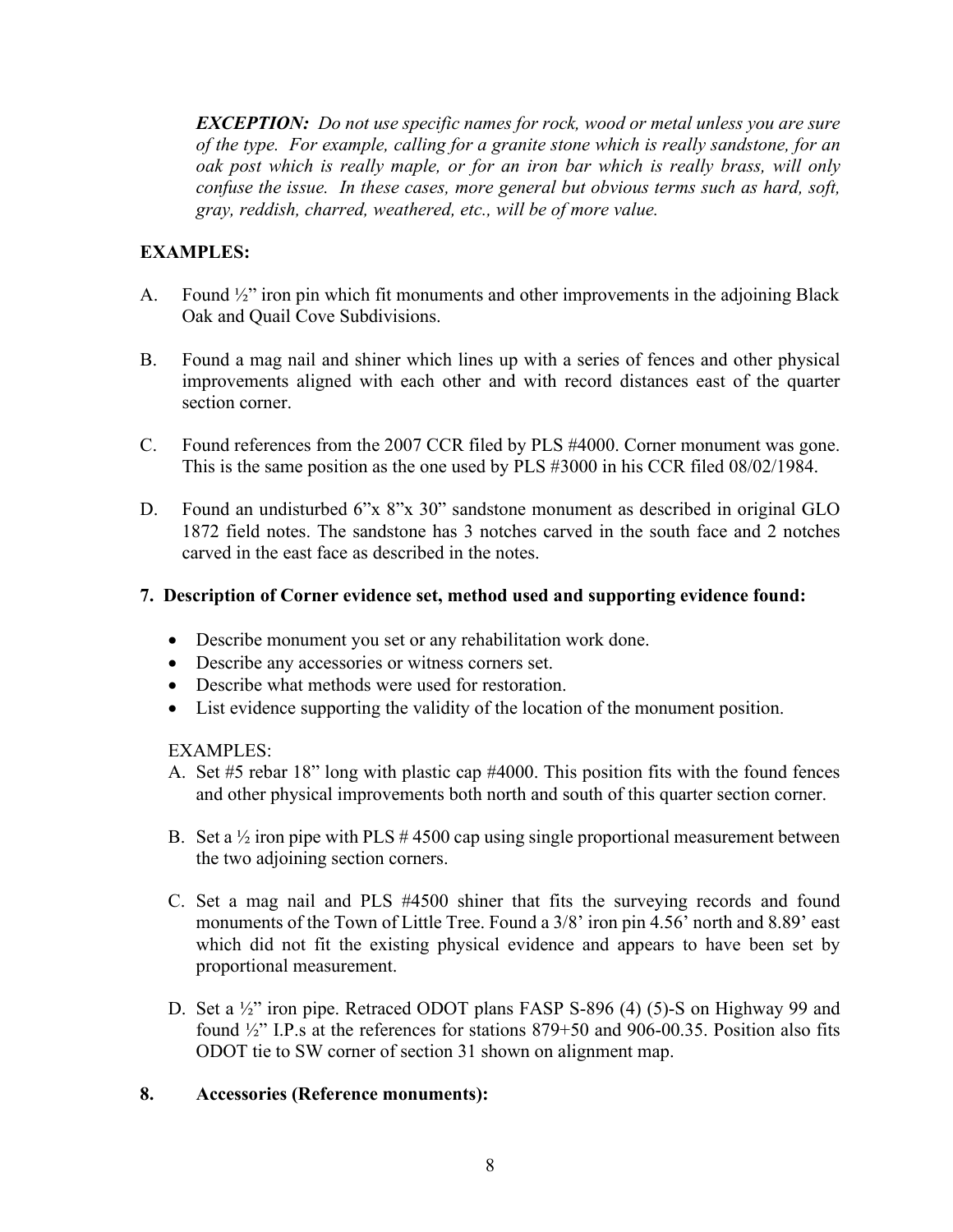- Describe at **least three accessories** in the immediate vicinity of the corner. The accessories must be as permanent as possible. Ties to nearby public land survey corners may be shown for information purposes but must be accompanied with three accessories within 330.00 feet (5 chains) of the corner.
- Give bearing, either true or magnetic, to each of the three accessories together with the length to each accessory in either feet or meters.
- A true bearing shall be based upon the Oklahoma State Plane Coordinate System or a solar observation.
- If you are filing a CCR because the monument used on an existing CCR is missing or has been replaced by a different monument, you must show at least 2 accessories (if available) or other information from the old CCR to ensure continuity between the new and old monuments.

### **9. Sketch**

- Make a neat sketch showing the relative positions of the monument and reference points.
- Give dimensions, with topographic features, names and widths of streets (if known)
- North arrow
- Show location of monuments at this corner which conflict with your position. **Note if they are shown on previously filed Certified Corner Records.**
- **To the extent possible, show the location of the supporting evidence in the sketch**

### **10. Sign and seal in the space provided.**

- Signature and seal must be in accordance with Board rules.
- Complete all contact information in the spaces provided

#### **11. Oklahoma State Plane Coordinates**

- If State Plane Coordinates are determined to the third order or above specifications, show the "X" and "Y" position and the zone.
- Datum: State the zone and the datum for the coordinates provided (i.e. NAD27, NAD83, UTM etc.)
- Source: State the source of your coordinates (i.e. RTK-GPS observation, scaled from quadrangle map, etc. Be specific
- Note how the coordinates were determined: Post processing, OPUS Solution, RTN network, etc.
- Do not show coordinates that are assumed or obtained by the GPS "HERE" position.
- Caution should be exercised in using coordinate values for the re-establishment or remonumentation of corners.

#### **PENALTIES**

The State Board of Licensure for Professional Engineers and Land Surveyors has the authority to enforce this Act and the board administrative rules. Failure to file an Oklahoma Certified Corner Record could subject the surveyor to penalties as prescribed by law.

Copies of the Oklahoma Certified Corner Record form may be reproduced or may be obtained from the Oklahoma Department of Libraries, Archives & Records Division, 200 N.E. 18<sup>th</sup> Street,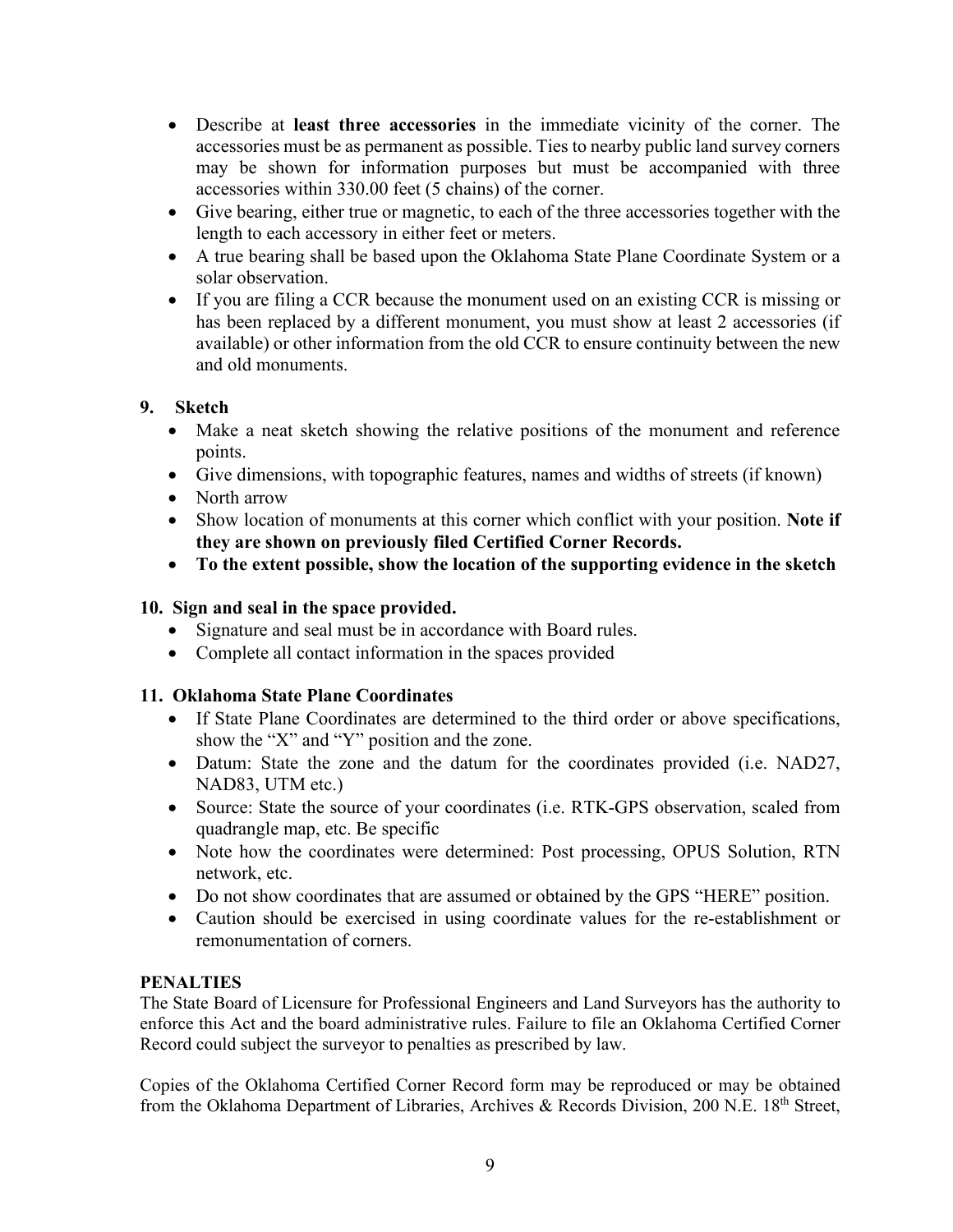Oklahoma City, OK 73105. The form may also be downloaded from the Oklahoma Society of Land Surveyor's website at **www.osls.org** or the Board's website at **[www.pels.ok.gov](http://www.pels.ok.gov/)**.

> Originally published: 2/22/79 Amended: 7/8/04 Amended 11/14/08 Amended 11/21/2013 Amended 9/14/2018 Amended 06/09/2022